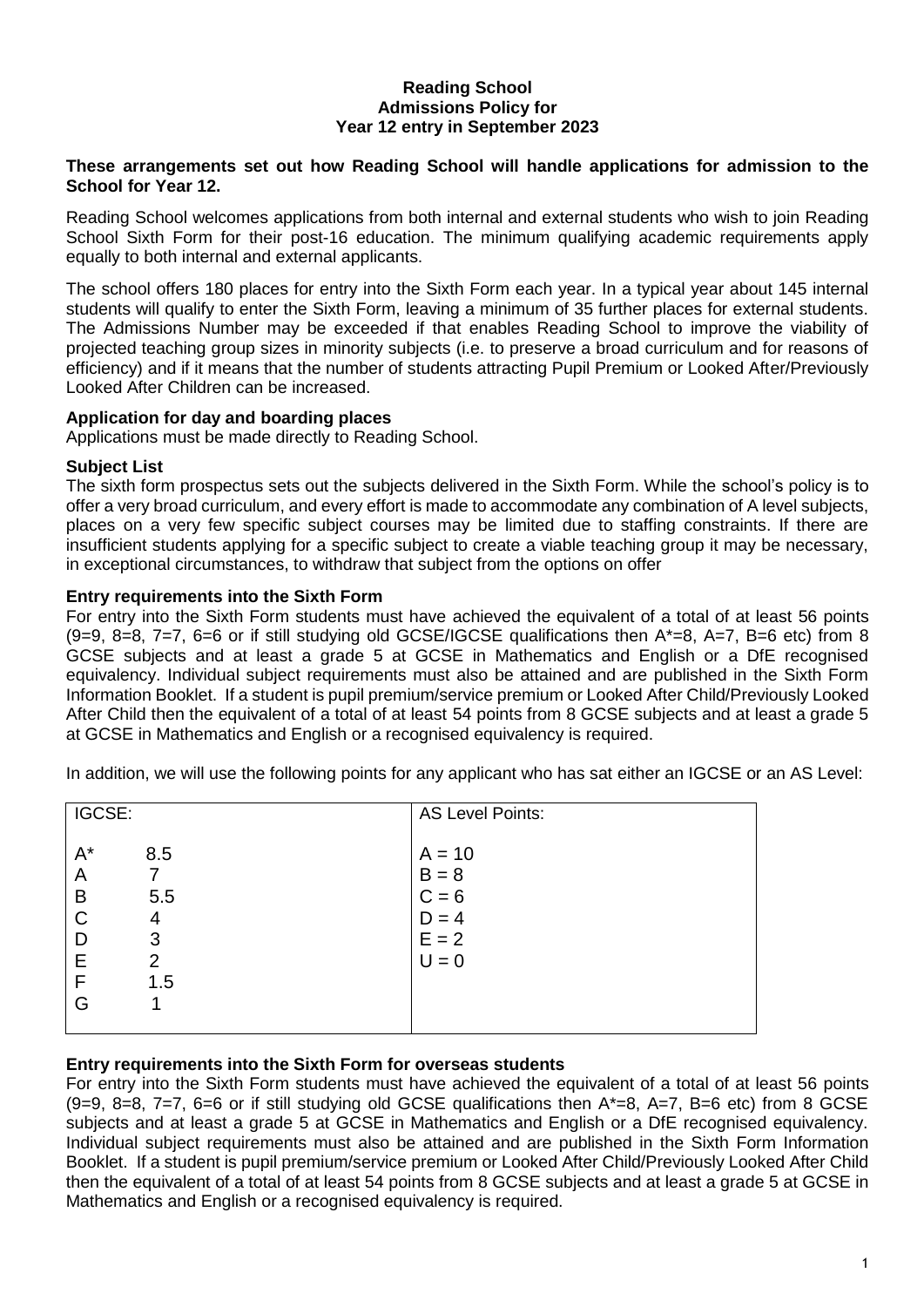If a student is not studying GCSE or IGCSE, then NARIC equivalency must be sought by the applicant. If NARIC are unable to give a GCSE equivalency then we will not be able to consider the application further.

## **Applicants from Reading School**

Applicants from Reading School will be offered a Sixth Form place in mid-March, conditional upon them achieving the required GCSE grades. The offer of a place may be withdrawn if the applicant does not attend the registration day on GCSE results day or notify the admissions office that he is unable to attend. Those students not offered a place by mid-March who then go on to meet the entry requirements in August, may be offered a place, although the choice of subjects at that time will be limited.

#### **Applications from other Schools**

After all applicants from Reading School who are likely to be qualified for entry into the Sixth Form have been accommodate, places will be offered to students from other schools. This will be subject to the availability of places on individual courses and combination of subjects. The offer of a place may be withdrawn if the applicant does not attend the registration day on GCSE results day or notified the admissions office that he is unable to attend.

Where a place is offered to an external applicant and accepted, the student must attend the enrolment day in September 2023 and commence school on the first day of term. Where the students fails to attend on either day, the place may be withdrawn and offered to another applicant. A change in subject choices at this stage is not possible.

#### **Reading School Admissions Numbers**

The pupil admission number for Year 12 is 180, with no specified number for day or boarding pupils. This includes those already in Year 11 who apply for the sixth form and achieve the standard required for entry.

#### **Timetable**

The admissions process for routine admission into Year 12 of Reading School in 2023 begins in December 2022 and ends on 1 September 2023. Applications must be made to Reading School and NOT to the Local Authority. Online application forms will be available from 1<sup>st</sup> December 2022 and parents should expect to receive an acknowledgement of their application.

#### **Deadline of receipt of applications**

The closing date for receipt of the application by Reading School is the last Friday in January. (Friday 27<sup>th</sup> January 2023). For those applying for a boarding place, a Suitability for Boarding Form should be returned to Reading School with the Reading School Application Form by 27<sup>th</sup> January 2023.

#### **Applications received after the deadline**

Applications received after the deadline will be treated as late applications, but may be considered if submitted by 1 September 2023. Late applications will be considered once all on time applications have been dealt with.

#### **Catchment area for Day Boys**

The catchment area is determined by the postcode of the student's home address and guidance on the catchment area is given in the School prospectus and on the school website. Further clarification can be obtained from the School's Admission Office. Places will be offered to applicants who reside within the catchment area by the sixth form registration date (24<sup>th</sup> August 2023) following the GCSE results. This must be the student's permanent home address with their parent(s) / carer(s), e.g. the address where the student is registered with a GP. In the cases where parents have shared responsibility for a student, the permanent address will be where the student stays for the majority of the school week (Monday to Friday) and the school may ask for documentary evidence to support the application. Students for day places from outside the catchment area will only be considered if all the available places cannot be filled by students from within the catchment area or by boarders. Reading School will only offer day places from students living overseas if there is evidence that they will be in the catchment area by the sixth form registration date  $(24<sup>th</sup>$  August 2023). If they are not permanently resident within the catchment area by this date, the offer of a day place will be withdrawn.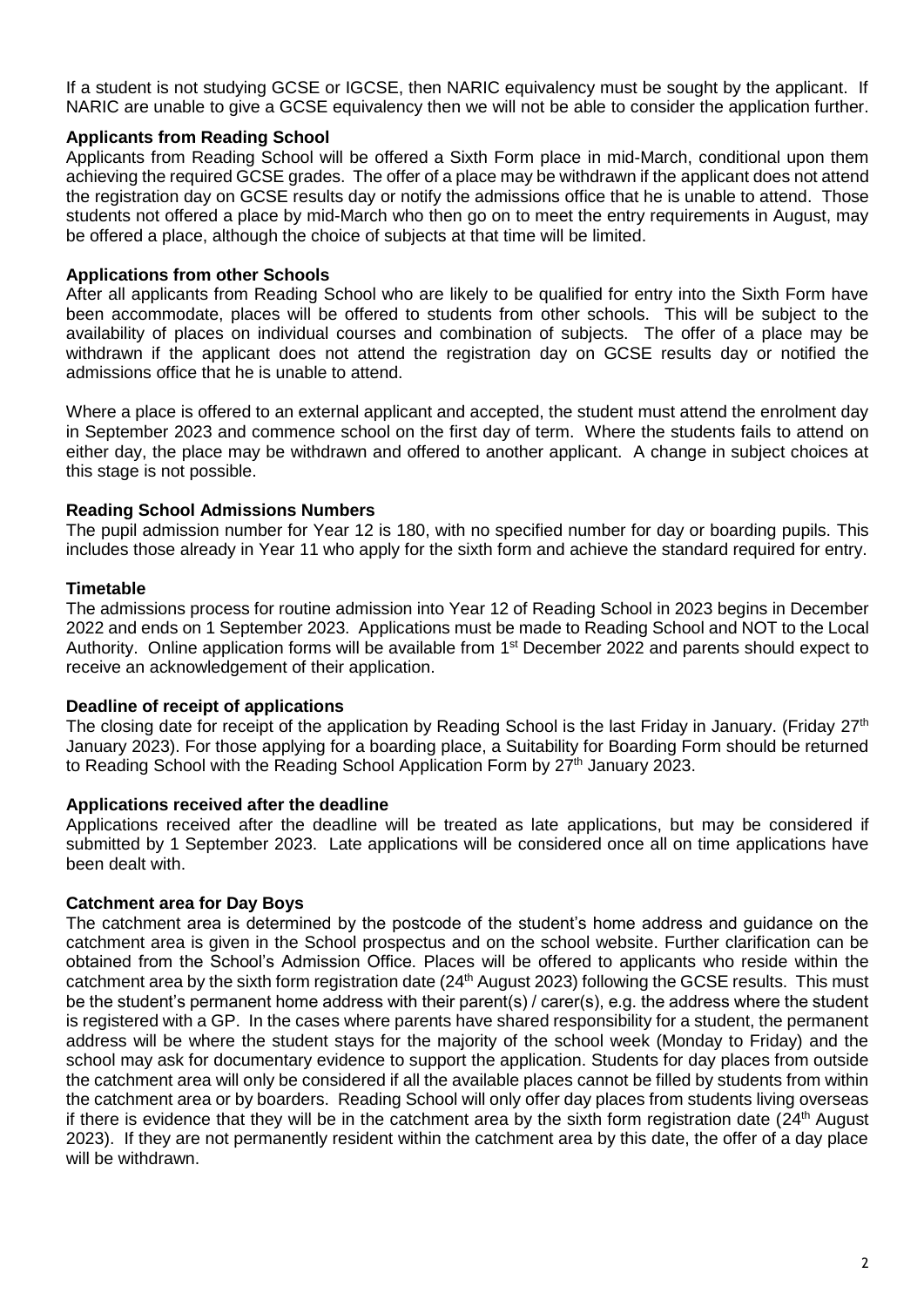The Governing Body are committed to ensuring that the allocation of school places is fair and transparent and takes very seriously any attempt to gain an unfair advantage in the admissions process. We will further investigate any application that appears to be misleading or fraudulent. Places allocated on the basis of fraudulent or misleading information will be withdrawn and, it is important to note, that a place can be withdrawn even after an applicant has started school.

We expect any rental agreement signed between a tenant and landlord to be administered either by a reputable estate/letting agent who is signed up to the Property Ombudsman or ARLA (PropertyMark), and/or signed up with a government-approved Tenancy Deposit Scheme (TDP). We will not accept any rental agreements which do not conform to this standard. <https://www.gov.uk/tenancy-deposit-protection>

The Catchment Area consists of all post codes starting:

RG1, RG2, RG4, RG5, RG6, RG7, RG8, RG10, RG12, RG18, RG19, RG30, RG31, RG40, RG41, RG42, RG45.

RG9 1, RG9 2, RG9 3, RG9 4 & RG9 5 RG14 1, RG14 2, RG14 3, RG14 5, RG14 6 & RG14 7 RG20 4, RG20 5, RG20 6 & part of RG20 7 (east of A34) RG26 3, RG26 4 & part of RG26 5 (north of A339) RG27 0 & parts of RG27 8 & RG27 9 (north of M3)

GU15 1, GU15 2, GU15 3 & GU15 4 GU17 0 & GU17 9 GU19 5 GU46 6 & GU46 7 GU47 0, GU47 8 & GU47 9 OX10 0, OX10 8, OX10 9 & part of OX10 6 (south of A4130) OX11 9

SL4 4 SL5 0, SL5 7, SL5 8 & SL5 9

Any student attending Reading School prior to 2022 (ie. current Year 7-11) will be able to continue into the sixth form as a day student if they currently live in SL6 1, SL6 2, SL6 3, SL6 4, SL6 5, SL6 6 & SL6 7 and meet the academic criteria.

## **Inclusion**

Any student with special educational needs or a disability, who is applying for a place at the School, should write to the Special Educational Needs Coordinator so that the School can assess the application appropriately.

## **Fraudulent Applications**

Any information that is subsequently proven to have been provided fraudulently will potentially invalidate that application.

## **Conditional Offers**

Conditional offers, if appropriate, will be made by the end of March 2023 and, for applications received after this date, responses will be made within two weeks of receipt of the predicted examination grades.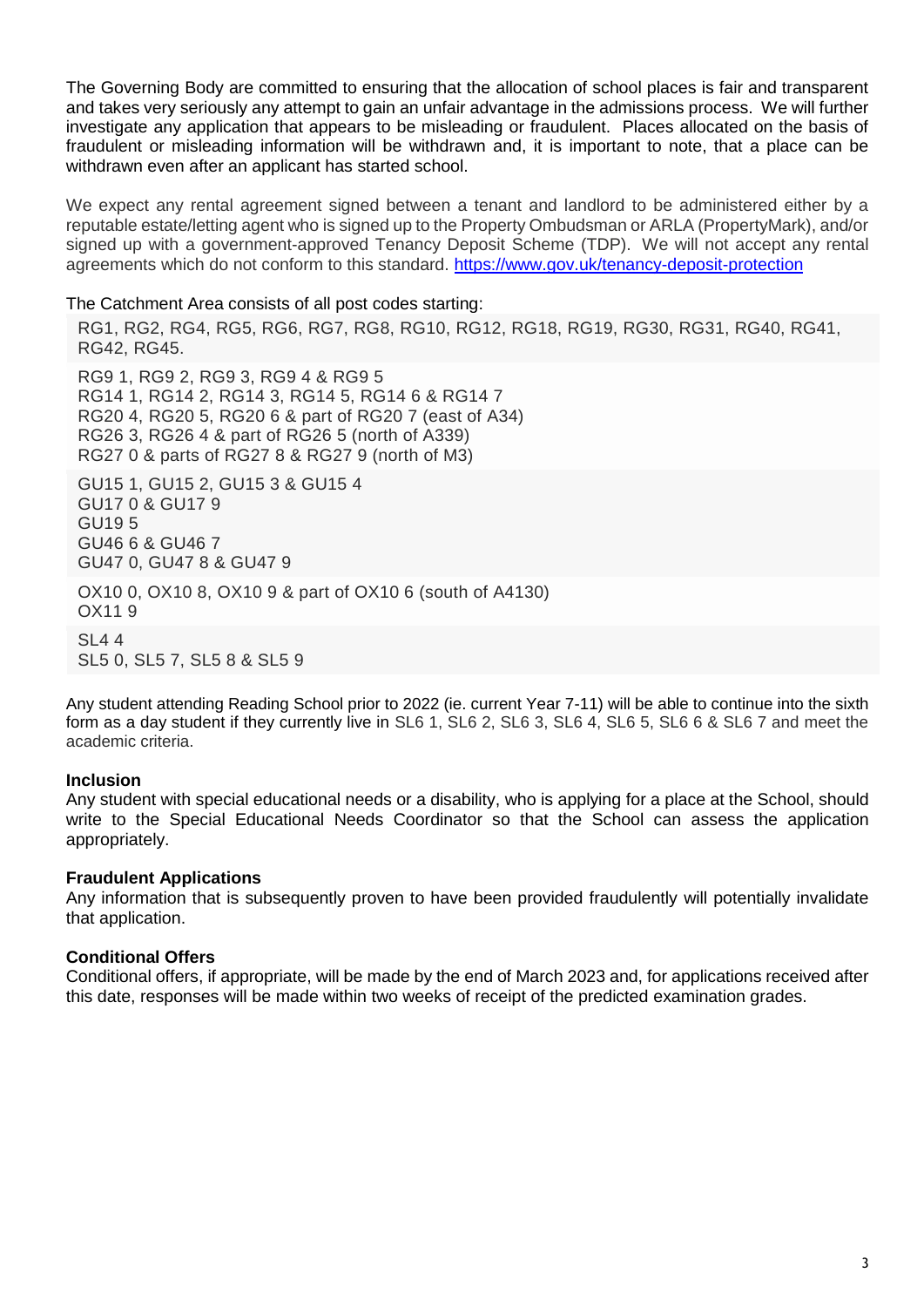# **Oversubscription Criteria**

After the admission of students who have a statement of special educational needs or an Educational Health and Care Plan which names the school and who meet the academic standard, the following oversubscription criteria will be applied if there are more applicants than places available. The following oversubscription criteria will be applied if there are more applicants than places available. Applicants will be ranked on this list according to their predicted points score (56 or above or 54 or above for Pupil Premium/Service Premium/Looked After or Previously Looked After students) below which students will not be considered for admission to the school and not therefore ranked according to the over-subscription criteria below.

A waiting list ranked as above will be used to offer further places if any original offers are declined. Every effort will be made to accommodate students who meet the entry requirements for a place in Year 12, but applicants should appreciate that some subjects may become full in which case we will operate a waiting list. This will be most relevant to applications received after 27<sup>th</sup> January 2023. Applicants will be ranked on this list according to their predicted points score.

All applicants predicted 56 or above or 54 or above for Pupil Premium/Service Premium/Looked After or Previously Looked After students who are applying for a day or boarding place will be ranked in the following order and within each category strictly by their predicted points score:

- i) The applicant is a looked after child or previously looked after child or the applicant was previously in care outside of England<sup>1</sup> or has previously been in care outside of England.
- ii) Children of members of the UK Armed Forces eligible for service premium (boarding applicants only).
- iii) The applicant has a boarding need (see note below) (boarding applicants only)
- iv) The permanent home address of the student is within the catchment area of the school and the student is in receipt of pupil premium<sup>2</sup>. Documentary evidence that the parent has been or is in receipt of the appropriate support payment entitling the child to free school meals/service premium will be required.
- v) The permanent home address of the student is within the catchment area of the school and this home address is the address of the parent(s)/carer(s) and the student.
- vi) Students whose home address is NOT in the catchment area of the school (Day Boys Only).

## **The tie-break situation**

The following criterion will be used to allocate places as between borderline candidates who cannot be distinguished in terms of academic ability. With regard to the historic links with the Borough of Reading, eligible boys living nearer to the School will be accorded a higher priority in the allocation of day-boy places. Distance is measured on the straight line between Ordnance Survey data points for the home address and the school using Reading Borough Council digital mapping software. For those living equidistant from the school, an independent person will supervise random allocation. In the case of Reading School, this will be Reading Local Authority.

For boarding applicants, in the event of a tie-break situation an independent person will supervise random allocation. In the case of Reading School, this will be Reading Local Authority.

## **Offer date**

 $\overline{a}$ 

Offers of places will be confirmed as soon as appropriate examination results are confirmed.

 $<sup>1</sup>$  A 'looked after child' or a child who was previously looked after but immediately after being looked after became subject to an adoption, child</sup> arrangements, or special guardianship order including those who appear [to the admission authority] to have been in state care outside of England and ceased to be in state care as a result of being adopted. A looked after child is a child who is (a) in the care of a local authority, or (b) being provided with accommodation by a local authority in the exercise of their social services functions (see the definition in Section 22(1) of the Children Act 1989).

 $2$  Pupil Premium are those pupils who have received funding for free school meals at any point in the last 6 years or who are currently eligible for free school meals. The service [premium](https://www.gov.uk/government/policies/raising-the-achievement-of-disadvantaged-children/supporting-pages/service-premium) is designed to support children with parents serving in the regular British armed forces. Pupils attract the premium if they meet the following criteria: one of their parents is serving in the regular armed forces; one of their parents served in the regular armed forces in the last 5 years or one of their parents died while serving in the armed forces and the pupil is in receipt of a pension under the Armed Forces Compensation Scheme (AFCS) and the War Pensions Scheme (WPS)